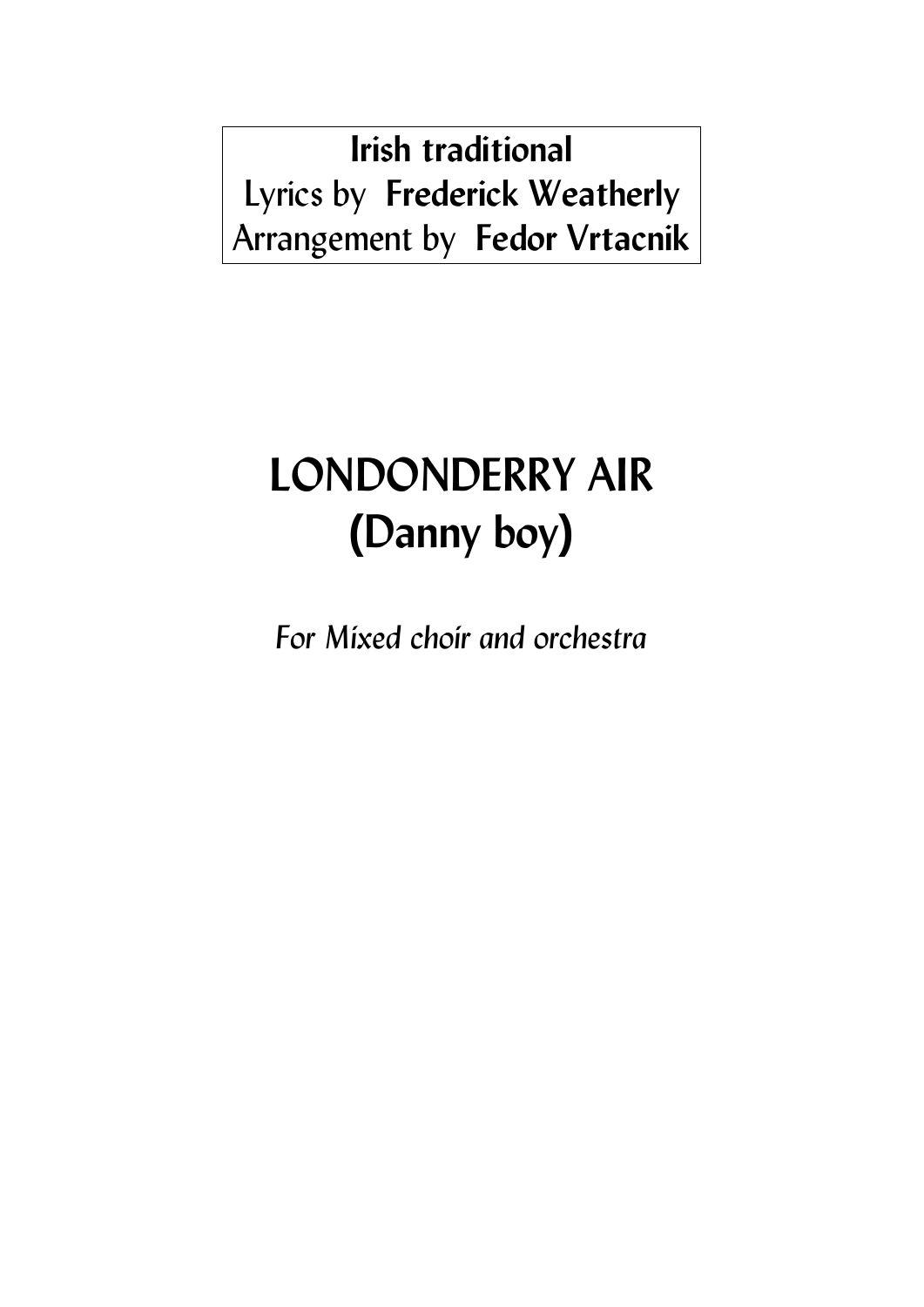## **LONDONDERRY AIR**